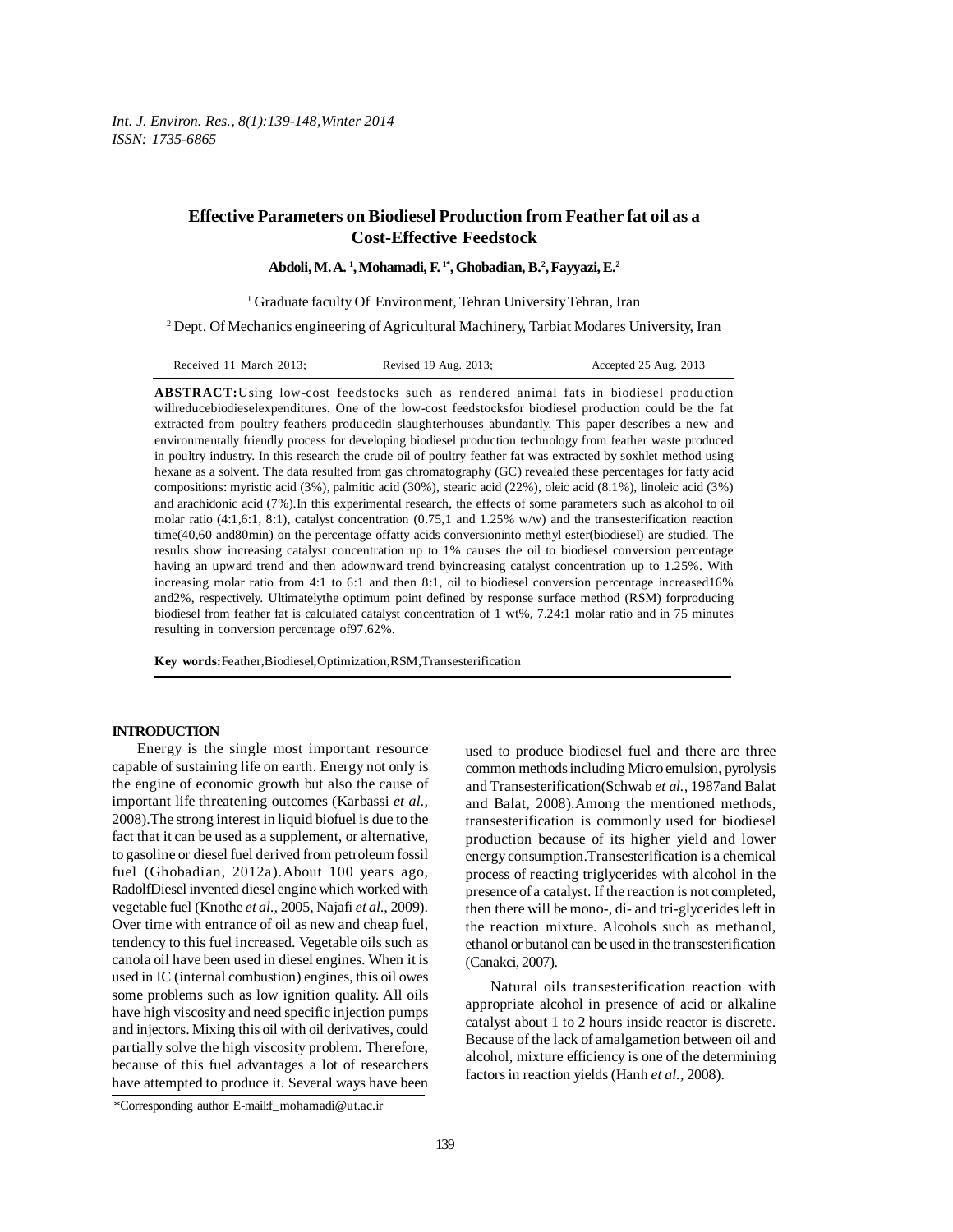Various studies and investigations have revealed that about 70 to 75 percent of the biodiesel fuel cost goes for the feedstock. The feedstock for biodiesel production differs from place to place and from country to country (Ghobadian, 2012b).

Biodiesel is usually produced from high quality vegetable oils. These feedstocks have high cost, which currently accounts for over 85% of biodiesel production expenses(Encinar*et al.,* 2011). In the United States, soy, corn, canola, and cotton seed oil are the primary sources for biodiesel production. The use of these feedstocks for a prolonged time is potentially detrimental to society and the environment. According to the U.S. Department of Agriculture (USDA), "Industrial consumption of vegetable oil, which is dominated by biodiesel production, accounts for 40% of the annual vegetable oil demand growth yet represents only 20% of the overall vegetable oil consumption. Demand for non-food use of oil is expected to grow 10% annually". This growth causes the line between food and fuel economies to be blurred as both of these stocks are competing for the same oil resources. A successful biofuel industry will not be based on digestible starch from staple crops such as corn. The main problem the biodiesel industry frequently faces is the availability of cheap and abundant, high-quality feedstock. Thus, finding alternative, nonfood, feedstocks such as waste vegetable oil, grease, and animal fats (beef tallow) is considered a necessity for the industry. Through continued research to produce biofuels from nonfood sources, it has been discovered that poultry feather offers another promising feedstock source for biodiesel production(Kondamudi *et al.,* 2009). Feather fat is a low-cost feedstock for biodiesel production compared to high-grade vegetable oils.

Feathers are byproducts of poultry processing plant and produced in large amount. Worldwide 24 billion chickens are killed annually and around 8.5 billion tones of poultry feather are produced. Currently the poultry feathers are treated in some ways such as dumping, landfilling, composting and incinerating,which involve problems in storage, handling, emissions control and ash disposal (Fukuda *et al.,* 2001 and Abduliand Azimi, 2010). Moreover feather meal is used as an animal feed, given its high protein content, and also as a fertilizer because of its high nitrogen content (Kondamudi *et al.,* 2009). The utilization of feather fats for biodiesel production is a good alternative to recycle these wastes (Encinar *et al.,* 2011).

In 2010, chicken was the most common and widespread domestic species, with a consumption of more than 8.6 million tonsthat year, and according to

FAO<sup>1</sup>of the United Nations, the production and consumption of chicken meat arepersistently growing. In Europe, the chicken consumption reached 20 kg/ capita/year in 2007,according to FAO, while in the USA; the consumption of chicken has surpassed 50 kg/ capita/year.Deeming a mature chicken to weigh 1.8– 1.9 kg (1.5 kg of meat) (Salminen and Rintala, 2002), with 5–7 % of its bodyweight comprising feathers (Gessesse *et al.,* 2003),the generation of chicken feather waste is easily estimated.

Municipal Solid Waste (MSW) disposal has always been an important issue for governments all over the world (Abdoli *et al.,* 2012).In this research the feasibility of biodiesel production from feather fat and also the effects of factors such asalcohol to oil molar ratio, catalyst concentration and time of reaction on methyl ester production from feather fat areinvestigated.

### **MATERIALS & METHODS**

Acid catalysts are too slow to be suitable for converting triglycerides to biodiesel. However, they appear to be quite effective at converting FFAs to esters. Because of these reasons, an acid catalyst can be used to esterify the FFAs to esters. The acidcatalyzed process is called as pretreatment. FFAs are converted to monoesters through the pretreatment of the feedstock with high FFA and thereby the FFA level reduces. The major handicap for the acid-catalyzed esterification of FFAs is the water formation. The water formation is the primary mechanism limiting the completion of the acid catalyzed esterification reaction with FFAs. After pretreatment, the pretreated feedstock can be transesterified with an alkalin catalyst to convert the triglycerides into esters. Many researchers have investigated the availability of animal fats and waste oils for biodiesel production. However, few researchers have studied on the feather fat especially with high FFA (Kondamudi *et al.,* 2009).

In order to obtain feather fat for biodiesel production, the feather should be supplied from slaughterhouse. The test samples were selected from slaughterhouse in Tehran randomly (Tehran is the capital of Iran, at 35°412 463 N latitude and N 51°252 233 E longitude).

Feathers are composed of 90–95 % of proteins (Onifade, 1998 and Haddar, 2009) and the fat content of the feather varies from 2 to 12% depending on the kind of used feathers (Dale, 1992).For example, chicken feathers contain approximately 11% fat content, while turkey and duck feathers contain approximately 6.7% fat content (Kondamudi *et al.,* 2009).

Most of the studies reported the use of non-polar (hexane) solvent as an extraction solvent. The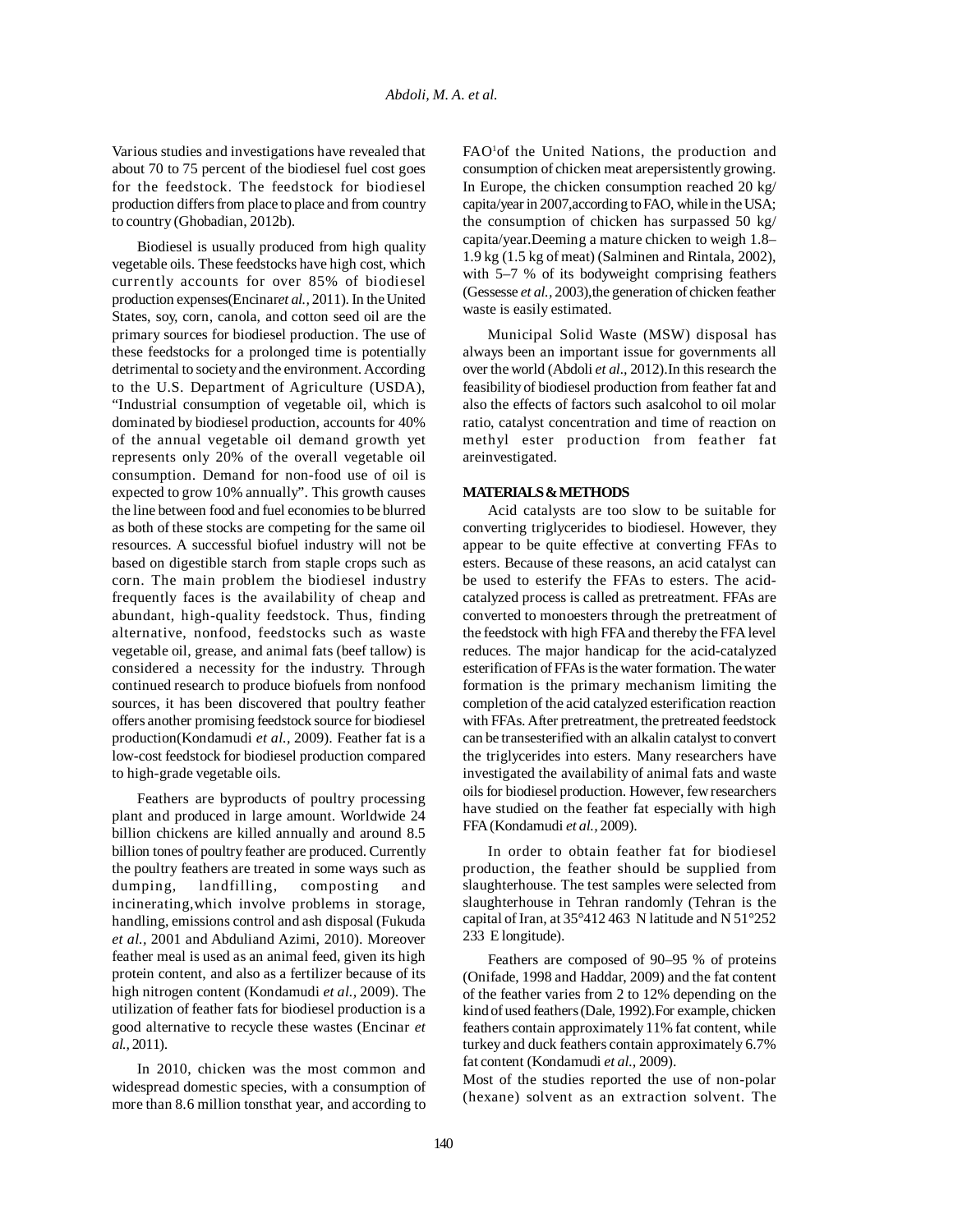extraction of oil with hexane gave highest oil yield(Nwabueze and Okocha, 2008).Hexane is a nonpolar solvent. Fats are also non-polar substances and thus highly and rapidly soluble in hexane as compared to any other solvent. Therefore, if a total fat content determination is required, hexane is the best while not suitable for polar and partially polar lipids. Fat content was determined by soxhlet extraction with hexane for 8 hoursat boiling point of the solvent(Kumar *et al.,* 2012).Hexane's boiling point at 760mm HG is 69°C.Hexane was used, instead of ether, for the solvent extraction to minimize the extraction of unwanted polar compounds, such as free fatty acids found in the feather samples(Kondamudi *et al.,* 2009).Oil was extracted with boiling hexane in the soxhlet extractor for 8 hours at 69°C. Then feather samples were dried in an oven at a temperature of 70 °C for 24 hours to remove water content, and then hexane wasdeleted (Abraeva *et al.,* 2011).

According to data resulted from soxhlet method, the oil content in the samples were 5.80% (I),6.55% (II) and 6.05% (III). It was revealedthat supplied feathersamples contain averagely 6.13% fat content. Increasing the time of extraction and/or using ultrasonic technic might further improve the fat extraction capabilities.

Chemical composition of oils and fats used in the biodiesel synthesis can influence processing and storage conditions, due to the percentage of unsaturated fatty acids(Ramalho *et al.,* 2011).Therefore, the Metcalf method was used to metilize the extracted oil. Fatty acid profile was determined using a gas chromatography. However, feather fats often contain significant amounts of free fatty acid (FFA) which cannot be converted to biodiesel using an alkaline catalyst due to the formation of soap(Alptekin *et al.,* 2011). Fatty acid composition of poultry fat has been shown in table 1 and the chromatogram of poultry fat oil used in this research work is shown in fig. 1.

**Table 1. Fatty acid composition of poultry fat**

| Fatty acid            | A mount( $\%$ ) |
|-----------------------|-----------------|
| $C$ 14:0 myristic     | 3 %             |
| $C$ 16:0 palmitic     | 30 %            |
| C 18:0 stearic        | 22 %            |
| $C$ 18:1 oleic        | 8.1%            |
| C 18:2 linoleic       | 3 %             |
| C. 18:3 linolenic     | 25 %            |
| C 20:0 arashidic acid | 7 %             |
| O ther fatty acids    | 1.8%            |



**Fig. 1. chromatogram of poultry fat oil used in this research work**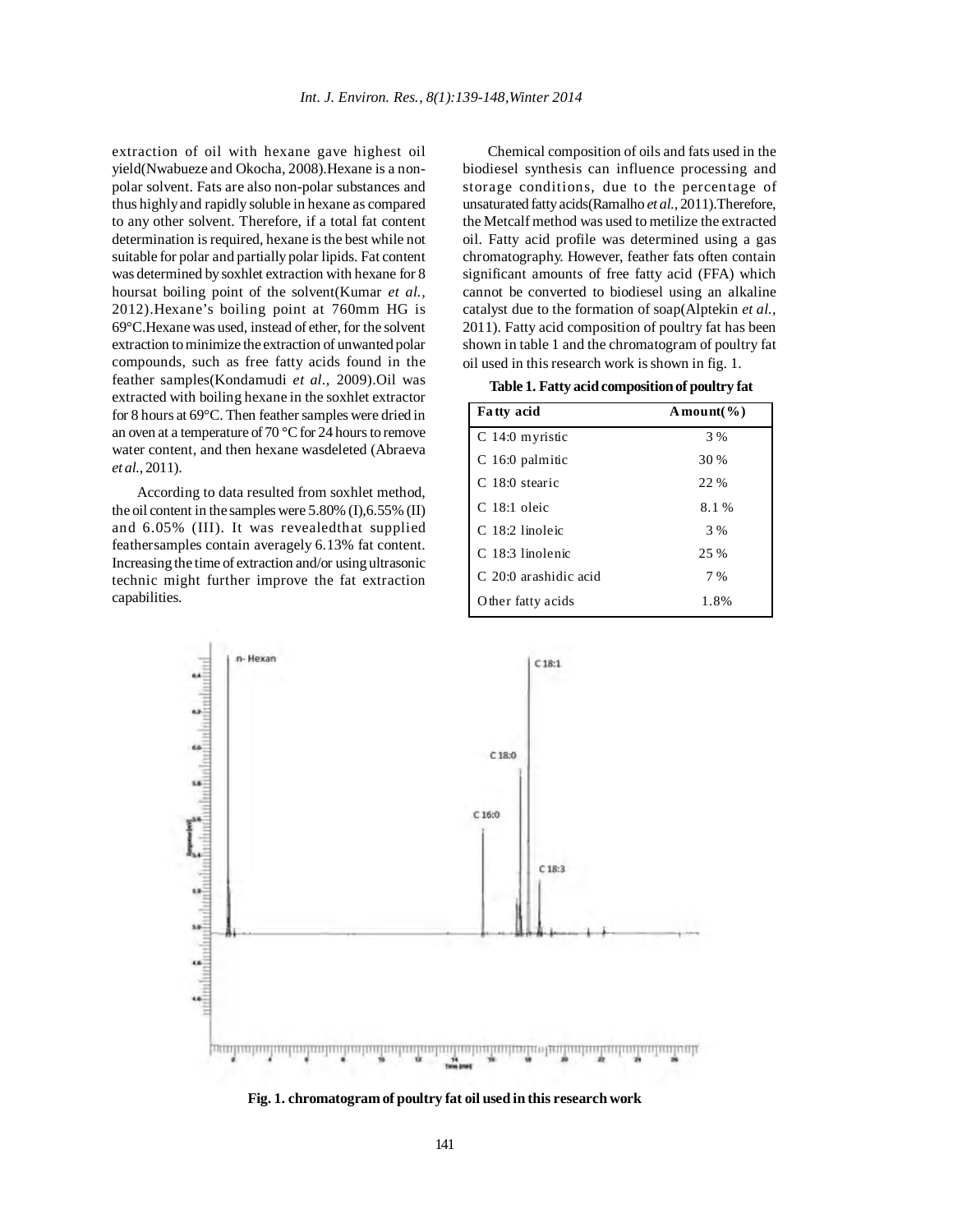High free fatty acid content of the oil caused transesterification reaction to fail and led to soap production. For free fatty acid (FFA) content of more than 1%, the following equations (based on weight ratio) were used for titration and calculation of catalyst rates(Gerpen *et al.,* 2004):

$$
\%FFA = \frac{0/5 \times A \times N \times W_{cd}}{W}
$$
 (1)

$$
KOH (gr) = \frac{\left[\% FFA\right] \times 0/197}{0/86} + \%1 \tag{2}
$$

Where:

A=Catalyst volume for oil titration (mL) W = The sample value  $(g)$ N= Normality

 $W_{\text{tot}}$ = Molecular mass of catalyst (g) which is 56.1 for KOH

The free fatty acid (FFA) level of the feather fat was determined 24% using titration method, which is not sufficient to complete the reaction with alkaline catalysts.The reduction of FFA esterification reaction was carried out using methanol and sulfuric acid.After reactions proceeded to completion, the level of FFA was reduced to less than 1%. Thetransesterification reaction started in the presence of methanol, alkaline catalyst and the feather oil with free fatty acid levels of less than 1%.

Methanol (99.7%) and KOH (99%) used in this study, were provided from Merck company products. The most preferred alcohol used in biodiesel production is methanol because of its low price, physical and chemical advantages (polar and the shortest chain alcohol). It can easily react with triglycerides and catalysts (Alptekin and Canakci, 2011).Potassium hydroxide (KOH, 99% assays) in the form of solid tablets was used as catalyst.

In this research work the effect of alcohol to oil molar ratio (4:1, 6:1 and 8:1), catalyst concentration (0.75, 1 and 1.25%) and reaction time (40, 60 and 80 min) on oil conversion into methyl ester (biodiesel) were investigated. Gas chromatography (GC) set, Perkin Elmer clarus-580 based on BS-EN 14103 standards and equations (3 and 4) were used to determine biodiesel yield and percentage of methyl ester content in the produced biodiesel.Therefore:

$$
C = \frac{\sum A - A_{IS}}{A_{IS}} \times \frac{M_{IS}}{M} \times 100
$$
 (3)

Where:

Σ A= Total area under pick for fatty acids C<sub>6</sub> to C<sub>14</sub>, µV\*sec.

 $A_{rs}$  = Area under thrinternal standard (methyl heptadecanoate) pick, µV\*sec.

 $M_{1s}$  Mass of applied internal standard (mg).  $M =$ Mass of biodiesel sample (mg).

Conversion percentage of oil to methyl ester (biodiesel) obtained from following equation(4) (Thanh *et al.,* 2010):

$$
FAME(\%)=\frac{W_{FAME}/M_{FAME}}{3W_{wco}/M_{wco}} \times 100
$$
 (4)

Where:

W  $_{FAME}$  Produced biodiesel (mg)  $W_{wco}$  = mass of feather fat(mg)  $M_{FAME}$  = Mean molecular mass for biodiesel  $M_{\text{wco}}$  = Mean molecular mass for feather fat oil

For the transesterificationto give maximum yield, the alcohol should be free of moisture and the FFA content of the oil should be less than 0.5% (Geise, 2002). The absence of moisture in the transesterification reaction is important because according to the equation (shown for methyl esters),

R-COOCH3 + H2O '!R-COOH + CH3OH  $(R = alkyl)$ 

hydrolysis of the formed alkyl esters to FFA can occur. Similarly, because triacylglycerols are also esters, the reaction of the triacylglycerols with water can form FFA. At 32°C, transesterification was 99% complete in 4 hours when using an alkaline catalyst (NaOH or NaOMe) (Gerpen and Knothe, 2005).Two phases could be identified after the pre-treatment.The upper phase consisted of methanol, catalyst,  $H_2O$ , resulted soap and impurities. This layer should be separated to reach acceptable levels for fuel parameters. The lower phase mainly consisted of fats and the esterified fatty acids.For this aim, the biodiesels were obtained by transesterification reaction, via methylic routes. Samples and reaction final mixture were placed in decantation funnels and allowed to stand overnight and centrifuged to ensure the complete phase separation (methyl esters and glycerol).After reaction, the glycerol phase (bottom phase) was separated by decantation and the biodiesel phase (upper phase) was heated at 85°C(with anhydrous sodium sulfate, before filtration) to eliminate methanol. The biodiesel was neutralized with KOH (20% needed KOH to neutralize the added  $H_2SO_4$  as catalyst) and it was washed with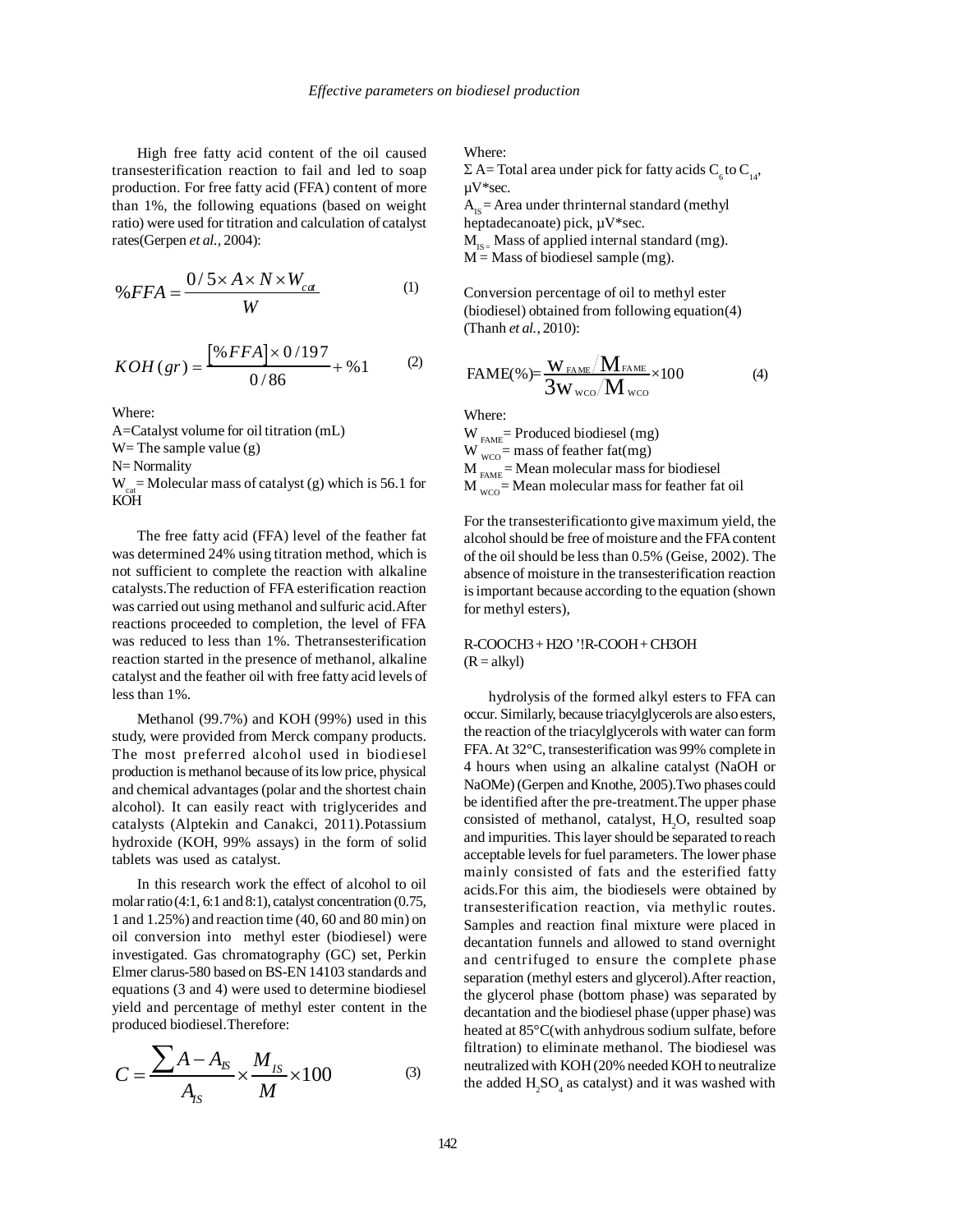distilled water to remove catalyst and reach neutral pH.The collected fat was mixed with a basic solution of potassium hydroxide (KOH) to remove the free fatty acids (FFA) in the form of soap. The soap was separated from the fat content by centrifugation. The purified fat was processed to the next step, transesterification.

Transesterification of the purified fat described above was conducted to convert triglycerides to biodiesel. In this process, the recovered fat content waspreheated to 100°C and cooled to room temperature to remove the tracesof water content.A solution of and KOH and methanol (as a catalyst) were added to the fat. The reaction mixture wasrefluxed at 60°C for 1 hour. Optimization of the transesterification reactionwas achieved by varying the amounts of methanol and potassium hydroxide.After the transesterification process, the reaction mixture was allowed to cool to room temperature overnight. The glycerol layer, which contains un-reacted alcohol and catalyst, was separated from the biodiesel. The top layer was then washed twice with warm water (40-45 °C) and with acidified water (0.5 wt%tannic acid) to remove the excess methanol and the traces of catalyst (Kondamudi *et al.,* 2009).

This two-step protocol typically gives high degrees of transesterification (>98%), with negligible amounts of remaining unreacted (complete or partial) acylglycerols. The final ester product separates readily from the polar liquid phase, which contains unreacted alcohol, the glycerol coproduct, and the catalyst.

The water washing step is intended to remove any remaining catalyst, soap, salts, methanol, or freeglycerol from the biodiesel Neutralization before washing reduces the amount of water required and minimizes the potential for emulsions to form when the wash water is added to the biodiesel. After the wash process, any remaining water is removed from the biodiesel by a vacuum flash process (Gerpen and Knothe, 2005).

After drying, the produced feather fat methyl esters (biodiesel) were characterized by determining their viscosity, density, flash point and acid value and the purified biodiesel was characterized, Gas chromatography (GC) set Perkin Elmer clarus-580 based on BS-EN 14103 standards(Fig. 2).

In this research work the effect of alcohol to oil molar ratio (4:1, 6:1 and 8:1), catalyst concentration (0.75, 1 and 1.25%) and reaction time using ultrasonication (40,60 and80 min) on oil to methyl ester (biodiesel) conversion were investigated. All data were analyzed by analysis of variance and mean comparison by SAS 10 and MiniTAB16 software and the process optimized using response surface methodology (RSM).

In this research response surface method and boxbehnken design were used. First dependent variable's level according to Table 2 was coded and based on selected method, required tests were chosen according to Table 3. Finally, due to the depicated diagrams and the domain for independent variables, the optimal point was found and this point was evaluated practically by software. Software results were then compared with experimental data.



**Fig. 2. The Gas Chromatograph used for oil and produced biodiesel analysis**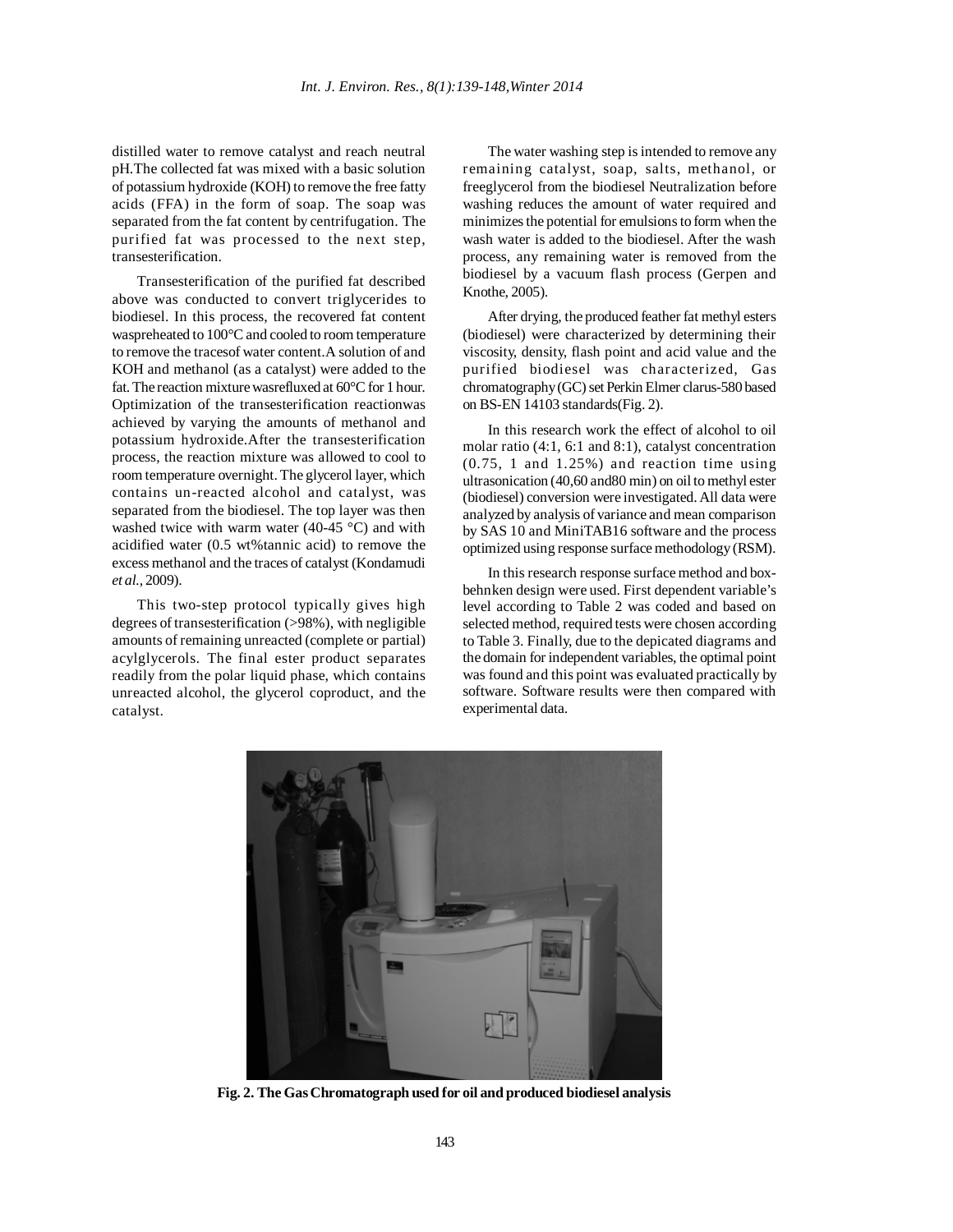|                              |                          |  | . . |  |
|------------------------------|--------------------------|--|-----|--|
|                              | Coded variables levels   |  |     |  |
| Independent variable         | $\overline{\phantom{0}}$ |  |     |  |
| Catalyst (%)                 | 0.75                     |  |     |  |
| Molar ratio (alcohol to oil) | 4: .                     |  | 8:1 |  |
| Time(min)                    | 40                       |  | 80  |  |

**Table 2. Coded and actual values of variables used for the experimental design**

| <b>Random</b>  | Run          | Catalyst       | Molar ratio    | <b>Time</b>      |
|----------------|--------------|----------------|----------------|------------------|
| 15             | $\mathbf{1}$ | $\overline{0}$ | $\theta$       | $\overline{0}$   |
| 13             | 2            | 0              | 0              | 0                |
| 8              | 3            | $\mathbf{1}$   | $\overline{0}$ | $\mathbf{1}$     |
| $\overline{4}$ | 4            | 1              | 1              | 0                |
| 9              | 5            | 0              | $-1$           | $-1$             |
| 10             | 6            | 0              | $\mathbf{1}$   | $-1$             |
| 11             | 7            | 0              | $-1$           | $\mathbf{1}$     |
| 14             | 8            | 0              | $\overline{0}$ | 0                |
| 1              | 9            | $-1$           | $-1$           | $\overline{0}$   |
| $\overline{2}$ | 10           | 1              | $-1$           | 0                |
| 7              | 11           | $-1$           | $\overline{0}$ | $\mathbf{1}$     |
| 3              | 12           | $-1$           | $\mathbf{1}$   | $\boldsymbol{0}$ |
| 6              | 13           | $\mathbf{1}$   | $\overline{0}$ | $-1$             |
| 12             | 14           | 0              | $\mathbf{1}$   | $\mathbf{1}$     |
| 5              | 15           | -1             | 0              | $-1$             |

**Table 3. Experimental coded conditions for biodiesel production**

| Source                                              | DF             | Sum of squares | MSE     | F                    |
|-----------------------------------------------------|----------------|----------------|---------|----------------------|
| $Ca$ talyst                                         | 2              | 11550.50       | 5775.25 | $1220.59**$          |
| Molar Ratio                                         | 2              | 3311.98        | 1655.99 | 349.99**             |
| Time                                                | 2              | 1878.79        | 939.39  | $198.54**$           |
| Catalyst <sup>*</sup> Molar Ratio                   | 4              | 65.71          | 16.43   | $3.47*$              |
| $Ca$ talyst <sup>*</sup> Time                       | $\overline{4}$ | 119.38         | 29.85   | $6.31**$             |
| Molar Ratio* Time                                   | 4              | 63.08          | 15.77   | $3.33*$              |
| Catalyst <sup>*</sup> Molar Ratio <sup>*</sup> Time | 8              | 17.26          | 2.16    | $0.46$ <sup>ns</sup> |
| Erro r                                              | 54             | 255.50         | 4.73    |                      |
| Total                                               | 80             | 17630.18       |         |                      |

**Table 4. Analysis of variance (ANOVA) for the biodiesel production**

\*\*and \* significant in 1% and 5% level, respectively, ns: non significant

# **RESULTS & DISCUSSIONS**

Analysis of variance indicated the effect of factors including catalyst concentration, molar ratio, time and interaction of catalyst concentration and time had significant effect  $(p<0.01)$ , interaction of catalyst concentration and molar ratio and interaction ofmolar ratio and time had significant effect ( $p<0.05$ ) on biodiesel production (Table 4).

As Fig. 3 shows, by increasing catalyst concentration from 0.75% to 1% (w/w) in different molar ratios, biodiesel conversion rate increases 19.01% averagely and up to 1.25% catalyst concentration rate decreases 20.76% averagely. Fig. 3 shows mean comparison (LSD) between different levels of molar ratio and catalyst concentration interaction  $(p<0.01)$ on molar ratios 4:1, 6:1 and 8:1. But between two molar ratios (6:1 and 8:1) there wasn't significant effect for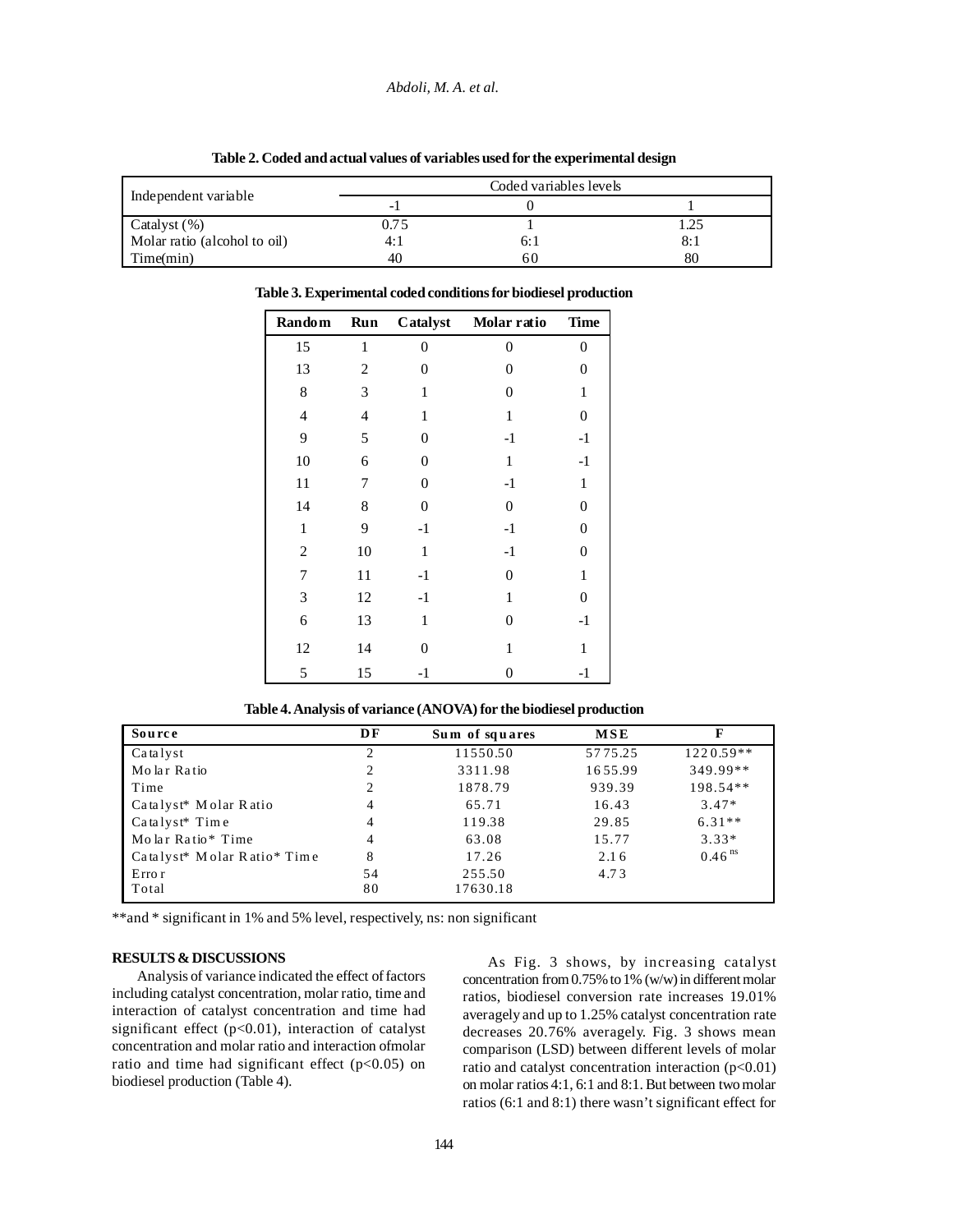0.75% catalyst concentration level. Therefore, there would be an optimum Interval for catalyst concentration on these effective molar ratios that should be investigated by response surface method.

By increasing catalyst concentration percentage from 0.75% to 1%, additional amount of catalyst runs the transesterification reaction forward, breaking triglyceride structure and increasing biodiesel production. Saponification could be the reason of conversion reduction from 1% to 1.25%. In higher percentages, due to presence of the small amount of free fatty acids and saponification in presence of alkaline catalyst, viscosity of mixture increases. This leads to effective catalyst concentration rate reduction in reaction and as a result conversion percentage will reduce (Hingu et al, 2010). Catalyst cost would be a considerable part of biodiesel production expenses. Therefore considering reduction of catalyst concentration would be so much effective in reducing the process expenses and response surface method could be usable for this purpose.

Obtained results show that increasing molar ratio of alcohol to oil leads to conversion percentage rate increase. As this ratio increases from 4:1 to 6:1 and 8:1 conversion percentage increases 12.31% and 2.22%, respectively (Fig. 4).

This can be related to equilibrium of transesterification reaction that with increasing alcohol molar ratio to oil, transesterification reaction progresses and increase biodiesel production. It should be mentioned this increase in biodiesel conversion percentage resulted from molar ratio has some restrictions. If this ratio rises above a certain level, biodiesel production will reduce. The principle reason of this occurrence might be related to the amount of methanol increase in mixture, which leads to more dissolution of glycerin and alcohol in biodiesel and this will considerably influence its purity.Several studies have reported similar results about catalyst concentration increase and molar ratio (Encinar *et al.,* 2005, Anwar and Rashid, 2007).

By increasing transesterifcation reaction time, biodiesel production rate increases but increase rate differs in different catalyst percentages(Fig. 5). For different levels of catalyst concentrations (0.75%, 1% and 1.25%) with increasing time, biodiesel conversion increases 5.78% and 6.01%, respectively and the significant effect of interaction of these twofactors is because of this difference. As fig. 6 shows, saponification rate in 1.25% catalystconcentrationfor all three reaction times (40, 60 and 80 min) has caused the best biodiesel conversion to be in 1% catalyst concentration. Mean comparison (LSD) of data showed there is significant effect  $(p<0.01)$  between different levels of catalyst in different reaction times from40 min to 80 min of timereaction considerably advances. Besides, low amount of biodiesel production in 1.25% catalyst concentration in all three time levels with respect to other catalyst concentration levels is a sign of saponification. Other researchers have reported similar results (Safieddin *et al.,* 2011).

Fig. 7 shows with increasing reaction time from 40 to 60 minutes significantly effects  $(p<0.01)$  on all molar ratios. On the other hand with increasing molar ratio from 4:1 to 8:1 at all three reaction time levels have significant effect except on 80 min reaction time level between 6:1 and 8:1 molar ratios.

Therefore it could be found between different test levels of molar ratio, considering low consumption of alcohol; 6:1 molar ratio is the best molar ratio. Fig. 8 shows biodiesel conversion rate changes versus molar ratio and reaction time. Hingu et al also has reported similar results (Hingu *et al.,* 2010).

According to the fitted regression equations for tests data, the best objective function is defined as following:

#### Yield=

-120.15667+187.36167\*C+21.72167\*M+1.07128\*T- $0.17833 \times C \times M - 0.095111 \times C \times T - 95.55333 \times C^2 -$ 1.51792\*M2

In which: C: Catalyst concentration M: Molar ratio

T: Time (minute)

Y: biodiesel conversion

Then using boundary conditions optimal point is defined by response surface method. As fig. 9 shows, with increasing catalyst concentration up to 1% biodiesel conversion increases and afterwards it gets downward slope. Besides with increasing reaction time, biodiesel conversion rate increases. Increasing molar ratio from 4:1 to 6:1 has greater slope on biodiesel conversion with respect to increasing molar ratio from 6:1 to 8:1. According to the biodiesel conversion changes versus other mentioned independent variables optimal point for biodiesel conversion was found to be 97.62%, when catalyst concentration, molar ratio and reaction time were 0.96%, 7.23:1 and 75 minutes respectively.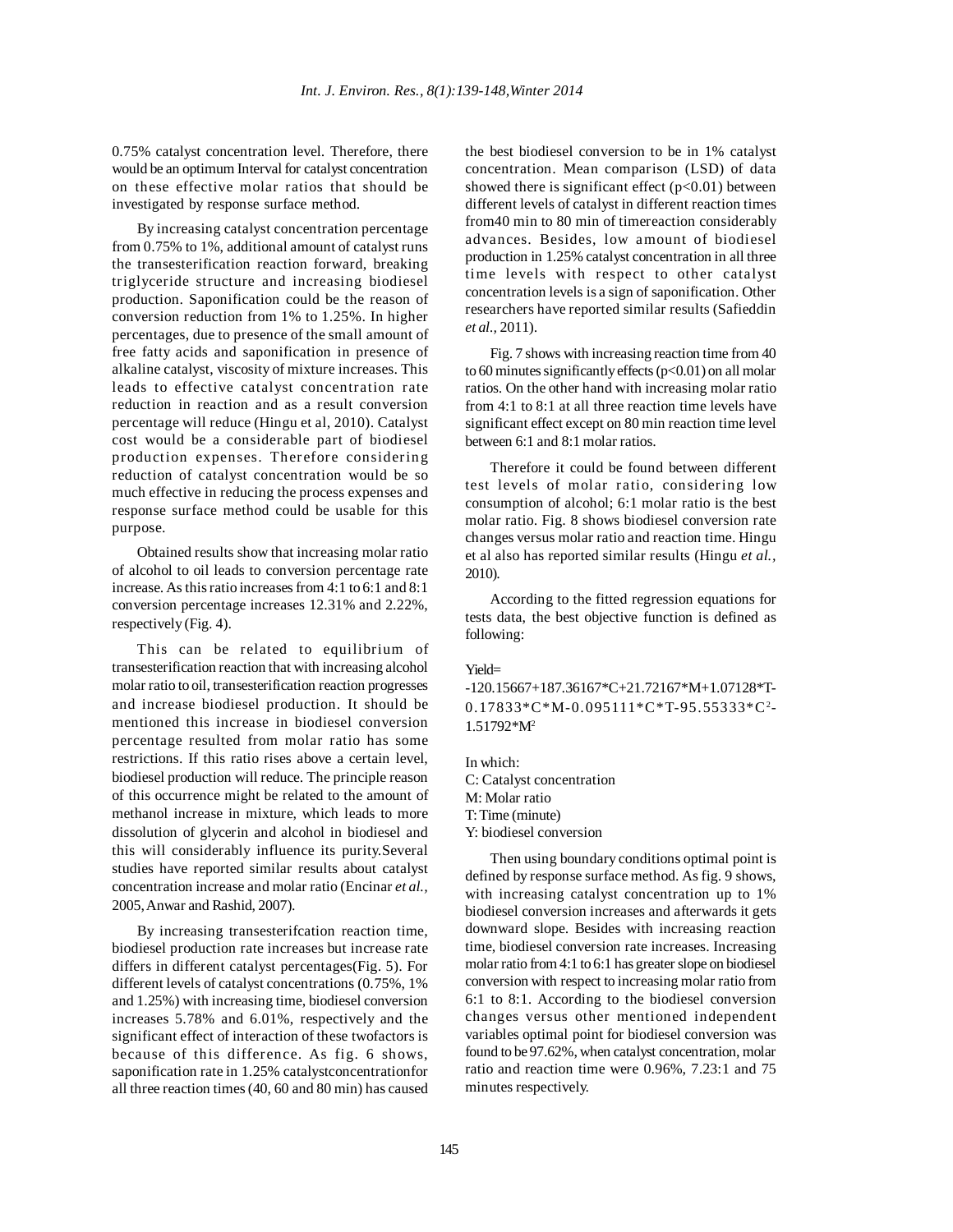









**Fig. 7. The relationship between elapsed reaction time and biodiesel conversion for different molar ratios**



**Fig. 4. conversion percentage variation versus catalystconcentrationand molar ratio variation**



**Fig. 6.Conversion percentage variation versus catalystconcentration and reaction time variation**



**Fig. 8. conversion percentage variation versus molar ratio and reaction time variation**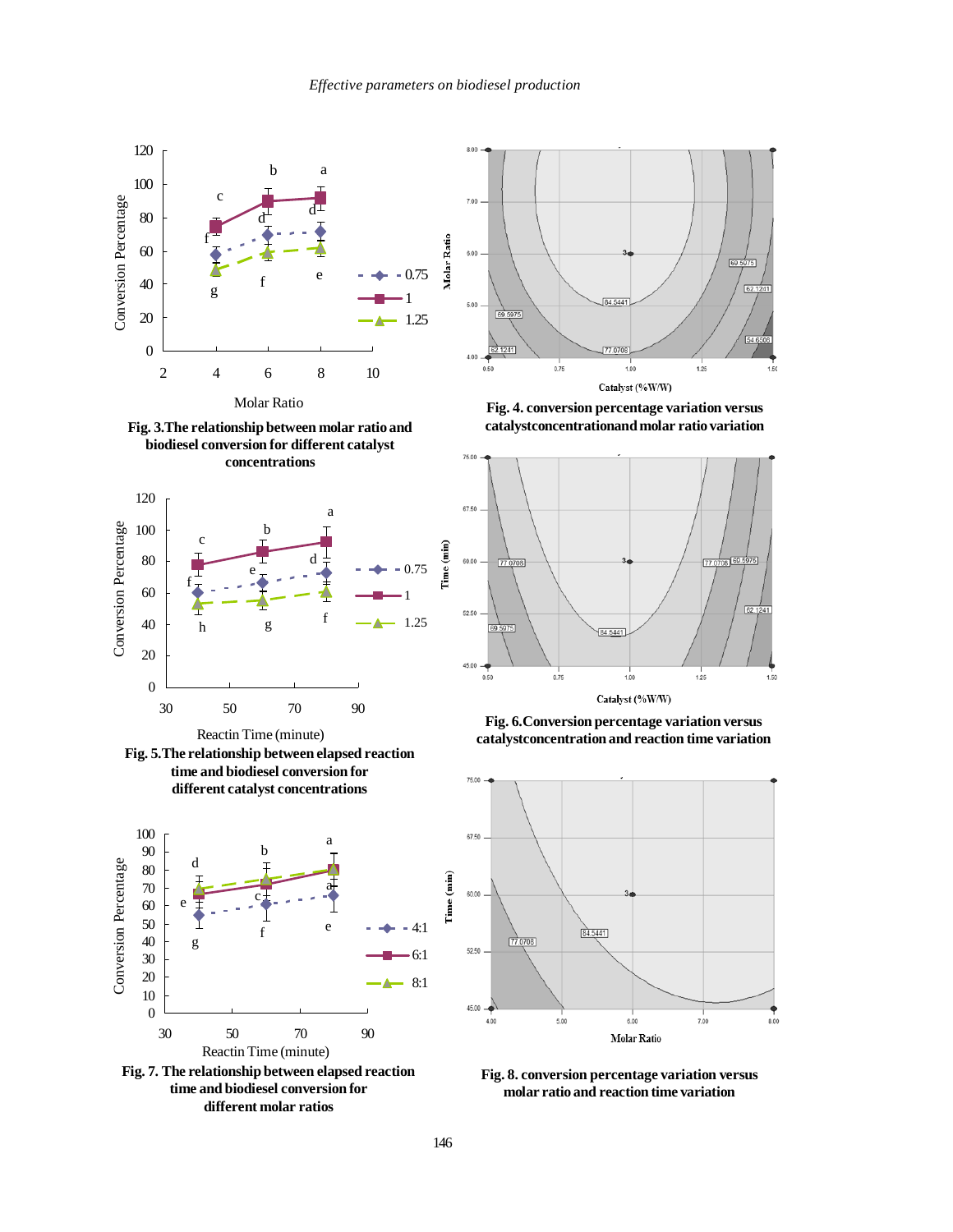

**Fig. 9. conversion percentage variation versus catalyst percentage, molar ratio and reaction time variation**

# **CONCLUSION**

•For biodiesel production from feather fat, with increasing catalyst concentration up to 1% at first conversion percentage increased and then decreased. •With increasing molar ratio with respect to oil leads to transesterification reaction progress and biodiesel production increase, with increasing molar ratio form 4:1 to 6:1 and 8:1 conversion percentage increased 16% and 2% respectively.

•Optimal point for biodiesel production from feather fat in 1% catalyst concentration, 7.23:1 molar ratio and 75 minutes reaction time was found to be 97.62%.

# **ACKNOWLEDGEMENT**

This research has been conducted using Bioenergy Research Centre facilities at Agriculture faculty of TarbiatModares University. Here by I would like to acknowledge the funding of Iran National Science Foundation.This research was founded by (INSF).

## **REFRENCES**

Abdoli, M. A., Karbassi,A. R., Samiee-Zafarghandi, R., Rashidi, Zh.,Gitipour, S., Pazoki, M.(2012). Electricity Generation from Leachate Treatment Plant, Int. J. Environ. Res., **6 (2)**, 493-498.

Abduli, M.A. andAzimi, E. (2010).Municipal waste reduction potential and related strategies in Tehran, Int. J. Environ. Res., **4 (4)**,901-912.

Abraeva,Z.Ch, Akhmedjanova,V.I., Rakhimova, N.K. andSafarov,A.K.(2011).The main conference: Renewable Wood and Plant Resources: Chemistry, Technology, Pharmacology, Medicine', contents of pigments and alkaloids in the introduced plant crotalaria alata.

Alptekin, E. andCanakci, M.(2011).Optimization of transesterification for methyl ester production from chicken fat, Fuel, **90**, 2630–2638.

Alptekin,E., Canakci,M.and Sanli,H.(2011).Methyl ester production from chicken fat with high FFA, Fuel,**90**, 2630– 2638.

Anwar,F. and Rashid, U.(2007). Production of biodiesel through optimized alkaline-catalyzed transesterification of rapeseed oil. Fuel, **87**, 265-273.

Ardebili,S.,Ghobadian,B.,Najafi,G. andChegeni, A. (2011). Biodiesel Production Potential from Edible Oil Seeds in Iran.10th International Conference on Sustainable Energy Technologies.Kumbergaz, Istanbul, Turkey.4-7.